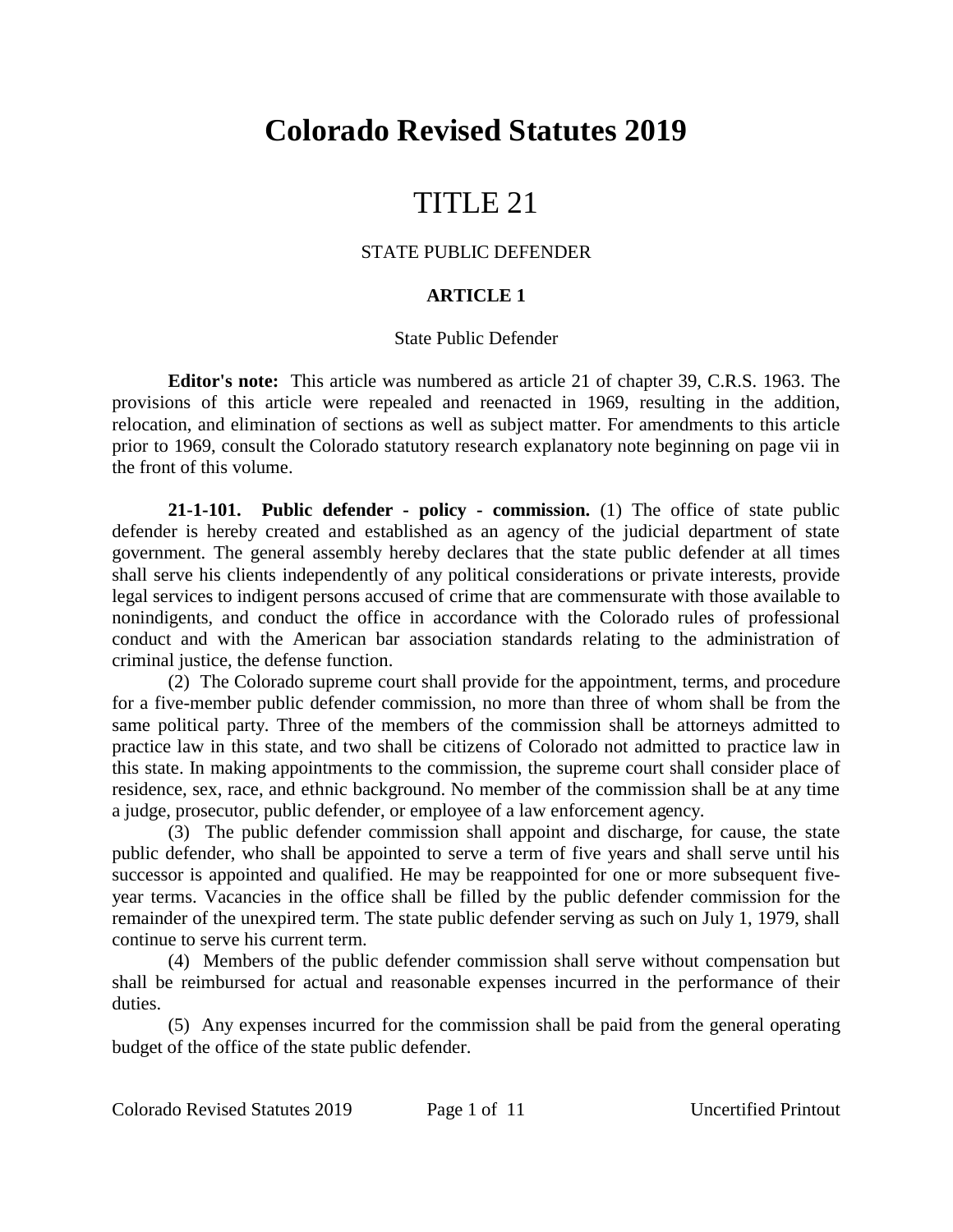**Source: L. 69:** R&RE, p. 255, § 30. **C.R.S. 1963:** § 39-21-1. **L. 79:** Entire section R&RE, p. 770, § 1, effective July 1. **L. 99:** (1) amended, p. 632, § 52, effective August 4.

**21-1-102. State public defender - deputies and employees - regional offices.** (1) The state public defender shall have been licensed to practice law in this state for at least five years prior to his appointment, and he shall devote full time to the performance of his duties and shall not engage in the private practice of law.

(2) The compensation of the state public defender shall be fixed by the general assembly and may not be reduced during the term of his appointment.

(3) The state public defender shall employ and fix the compensation of a chief deputy public defender, deputy state public defenders, investigators, and any other employees necessary to discharge the functions of the office. All salaries shall be reviewed and approved by the Colorado supreme court. The chief deputy public defender and deputy public defenders shall serve, on a full-time basis, at the pleasure of the state public defender and shall not otherwise engage in the practice of law.

(4) The state public defender shall establish such regional offices as he deems necessary to carry out his duties under this article.

**Source: L. 69:** R&RE, p. 255, § 30. **C.R.S. 1963:** § 39-21-2. **L. 79:** Entire section R&RE, p. 771, § 2, effective July 1.

**21-1-103. Representation of indigent persons.** (1) The state public defender shall represent as counsel, without charge except as provided in subsection (3) of this section, each indigent person who is under arrest for or charged with committing a felony if:

(a) The defendant requests it and he complies with subsection (3) of this section; or

(b) The court, on its own motion or otherwise, so orders and the defendant does not affirmatively reject, of record, the opportunity to be represented by legal counsel in the proceeding. When appointed by the court, the office of the state public defender shall be limited to defending the indigent person and shall not be appointed to act as advisory counsel. The court shall not appoint a public defender to represent a defendant if such defendant does not fall within the fiscal standards or guidelines established by the supreme court for appointment of public defenders.

(2) The state public defender shall represent indigent persons charged in any court with crimes which constitute misdemeanors and in which the charged offense includes a possible sentence of incarceration; juveniles upon whom a delinquency petition is filed or who are in any way restrained by court order, process, or otherwise; persons held in any institution against their will by process or otherwise for the treatment of any disease or disorder or confined for the protection of the public; and such persons charged with municipal code violations as the state public defender in his or her discretion may determine, subject to review by the court if:

(a) The indigent person or his parent or legal guardian in delinquency or other actions under article 2 of title 19, C.R.S., requests it and complies with subsection (3) of this section; or

(b) The court, on its own motion or otherwise, so orders or requests and the defendant or his or her parent or legal guardian in delinquency or other actions under article 2 of title 19, C.R.S., does not affirmatively reject, of record, the opportunity to be represented by legal counsel in the proceeding. The court shall not appoint a public defender to represent the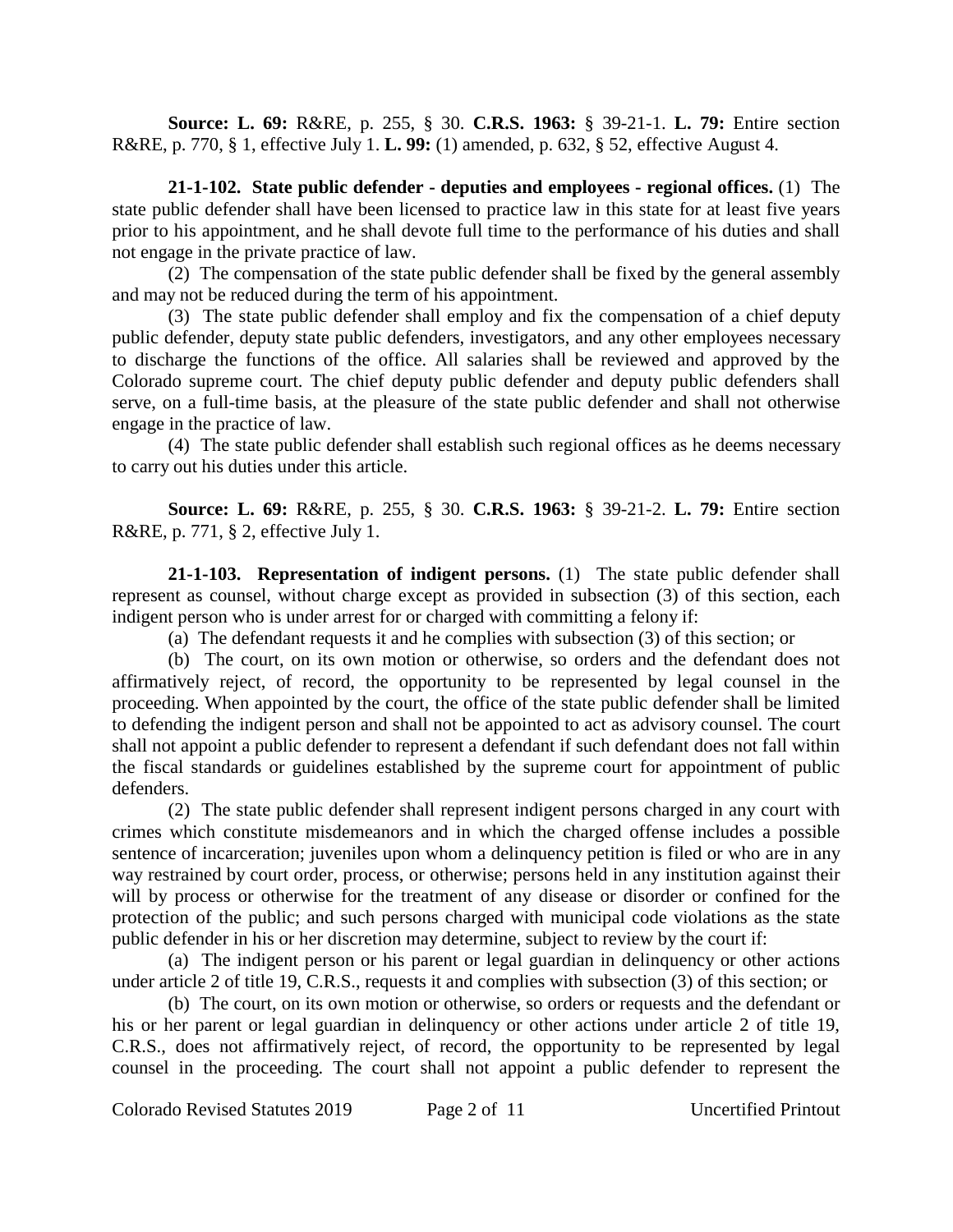defendant, or his or her parent or legal guardian, if such person does not fall within the fiscal standards or guidelines established by the supreme court.

(3) The determination of indigency shall be made by the state public defender, subject to review by the court. When a defendant or, if applicable, the defendant's parent or legal guardian requests representation by a public defender, such person shall submit an appropriate application, the form of which shall state that such application is signed under oath and under the penalty of perjury and that a false statement may be prosecuted as such. A nonrefundable processing fee of twenty-five dollars shall be paid by the applicant if the court-appointed counsel enters an appearance based upon the application. The fee shall be assessed at the time of sentencing or adjudication, if sentencing or adjudication occurs, or upon other final disposition of the case; except that the court may, at sentencing, adjudication, or other final disposition, waive the fee if the court determines, based upon the financial information submitted by the party being represented by the court-appointed counsel, that the person does not have the financial resources to pay the fee. Before the court appoints a public defender based on said application, the court shall advise the defendant or, if applicable, the defendant's parent or legal guardian that the application is signed under oath and under the penalty of perjury. A copy of the application shall be sent to the prosecuting attorney for review, and, upon request, the court shall hold a hearing on the issue of the eligibility for appointment of the public defender's office. Processing fees collected pursuant to this subsection (3) shall be transmitted to the state treasurer, who shall credit the same to the general fund.

(4) Nothing is this section shall be construed to authorize the public defender to represent or advise any person who is physically outside the state of Colorado and who has not made a court appearance in the pending matter in the state of Colorado.

(5) Nothing in this section may be construed to prevent the public defender, before determining indigency, from providing representation to juveniles in detention hearings.

**Source: L. 69:** R&RE, p. 255, § 30. **C.R.S. 1963:** § 39-21-3. **L. 81:** (2) amended, p. 929, § 3, effective September 1. **L. 81:** (4) added, p. 924, § 2, effective May 26. **L. 88:** (1)(a), (1)(b), (2)(a), (2)(b), and (3) amended, p. 665, § 6, effective July 1. **L. 90:** IP(1) and (3) amended, p. 1038, § 1, effective July 1. **L. 92:** (2)(a) and (2)(b) amended, p. 2176, § 31, effective June 2; (3) amended, p. 466, § 3, effective July 1. **L. 2000:** (1)(b), IP(2), and (2)(b) amended, p. 1480, § 5, effective August 2. **L. 2004:** (3) amended, p. 725, § 1, effective August 4. **L. 2013:** IP(2) amended, (HB 13-1210), ch. 306, p. 1624, § 4, effective January 1, 2014. **L. 2014:** (5) added, (HB 14-1032), ch. 247, p. 954, § 6, effective November 1.

**Cross references:** For appointment of counsel for indigent persons in insanity or incompetency proceedings, see § 16-8-119.

**21-1-104. Duties of public defender - report.** (1) When representing an indigent person, the state public defender, only after the conditions of section 21-1-103 have been met, shall:

(a) Counsel and defend him, whether he is held in custody, filed on as a delinquent, or charged with a criminal offense or municipal code violation at every stage of the proceedings following arrest, detention, or service of process; and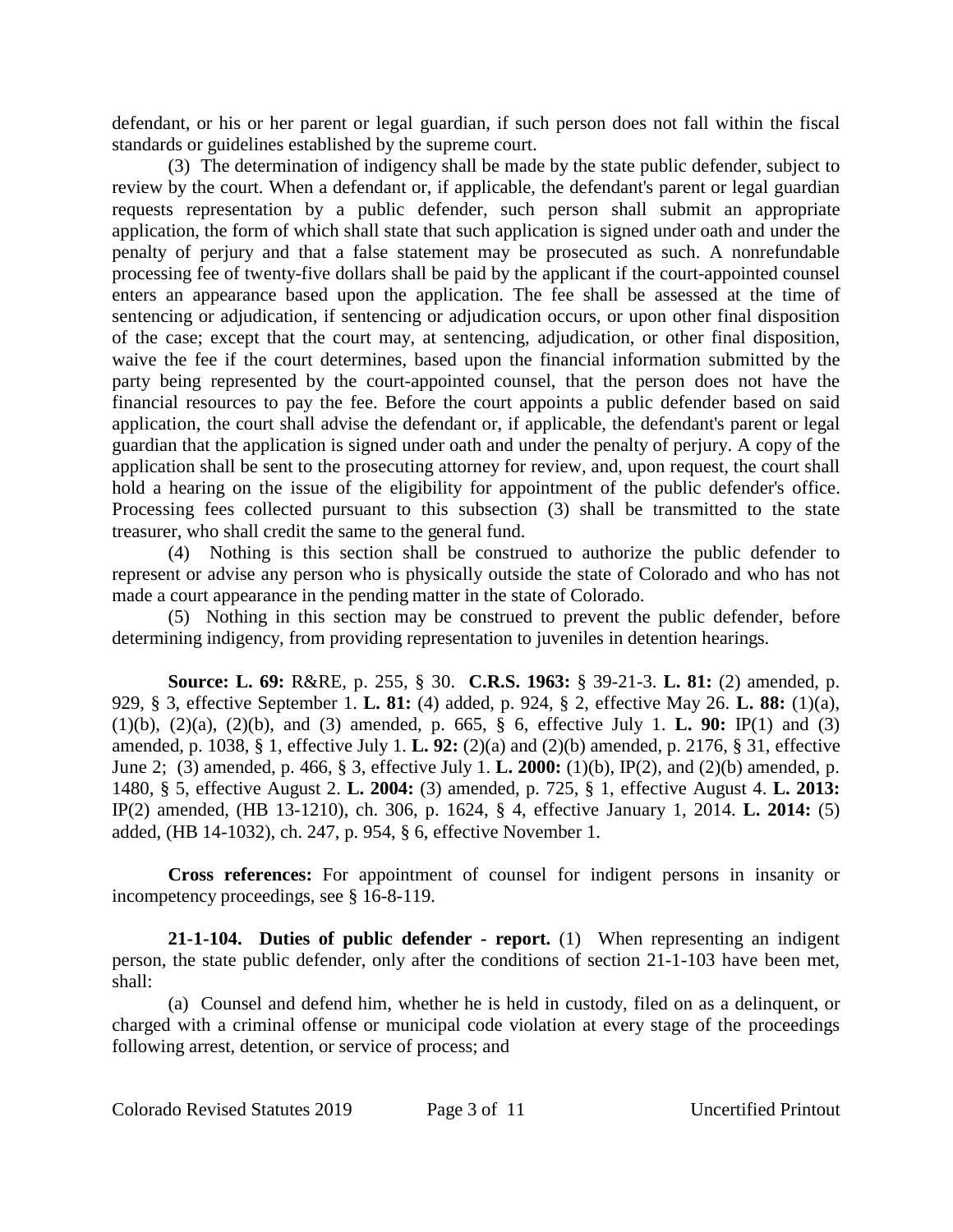(b) Prosecute any appeals or other remedies before or after conviction that the state public defender considers to be in the interest of justice, except as limited in subsection (3) of this section.

(2) In no case, however, shall the state public defender be required to prosecute any appeal or other remedy unless the state public defender is satisfied first that there is arguable merit to the proceeding.

(3) In order to expedite death penalty appeals, state moneys shall not be used to prosecute any appeal on behalf of the defendant in any class 1 felony case where the death penalty has been imposed that is not an appeal as of right in state court. In addition, in any class 1 felony case where the death penalty has been imposed, state moneys shall not be used to prosecute any federal habeas corpus proceeding on behalf of the petitioner, unless the petitioner is seeking to prevent extradition. For purposes of this subsection (3), "appeal as of right" means a direct appeal on behalf of the defendant of the validity of the underlying conviction and the propriety of the sentence and a motion for postconviction relief properly brought by the defendant in accordance with rule 35 of the Colorado rules of criminal procedure and any appeal on behalf of the defendant of the denial of such motion.

(4) Notwithstanding section  $24-1-136$  (11)(a)(I), pursuant to section 2-7-203, the state public defender shall report annually to the judiciary committees of the house of representatives and senate, or to any successor committees, information concerning:

(a) The number of juvenile delinquency cases for which counsel from the office is appointed;

(b) The number of juvenile cases that involve a conflict of interest;

(c) The process of selecting, training, and supporting attorneys who represent children in juvenile delinquency court;

(d) The average length of time attorneys are assigned to juvenile court;

(e) The outcome of efforts to reduce juvenile court rotations and increase opportunities for promotional advancement in salaries for attorneys in juvenile court; and

(f) The process of training attorneys and other employees of the office concerning determinations of competency to proceed for juveniles and adults, competency evaluation reports, services to restore competency, and certification proceedings governed by article 65 of title 27.

(5) The state public defender shall hire social workers, as defined in section 12-245-401 (9), to assist in defending juvenile defendants.

**Source: L. 69:** R&RE, p. 256, § 30. **C.R.S. 1963:** § 39-21-4. **L. 81:** IP(1) amended, p. 924, § 3, effective May 26. **L. 94:** (1)(b) amended and (3) added, p. 1475, § 4, effective July 1. **L. 2014:** (5) added, (HB 14-1023), ch. 177, p. 649, § 1, effective May 14; (4) added, (HB 14- 1032), ch. 247, p. 955, § 9, effective November 1. **L. 2017:** IP(4) amended, (SB 17-233), ch. 175, p. 637, § 1, effective August 9. **L. 2019:** (4)(d) and (4)(e) amended and (4)(f) added, (SB 19-223), ch. 227, p. 2291, § 16, effective July 1; (5) amended, (HB 19-1172), ch. 136, p. 1682, § 114, effective October 1.

### **21-1-105. Appointment of other attorney or investigator in place of public defender - contracts for services. (Repealed)**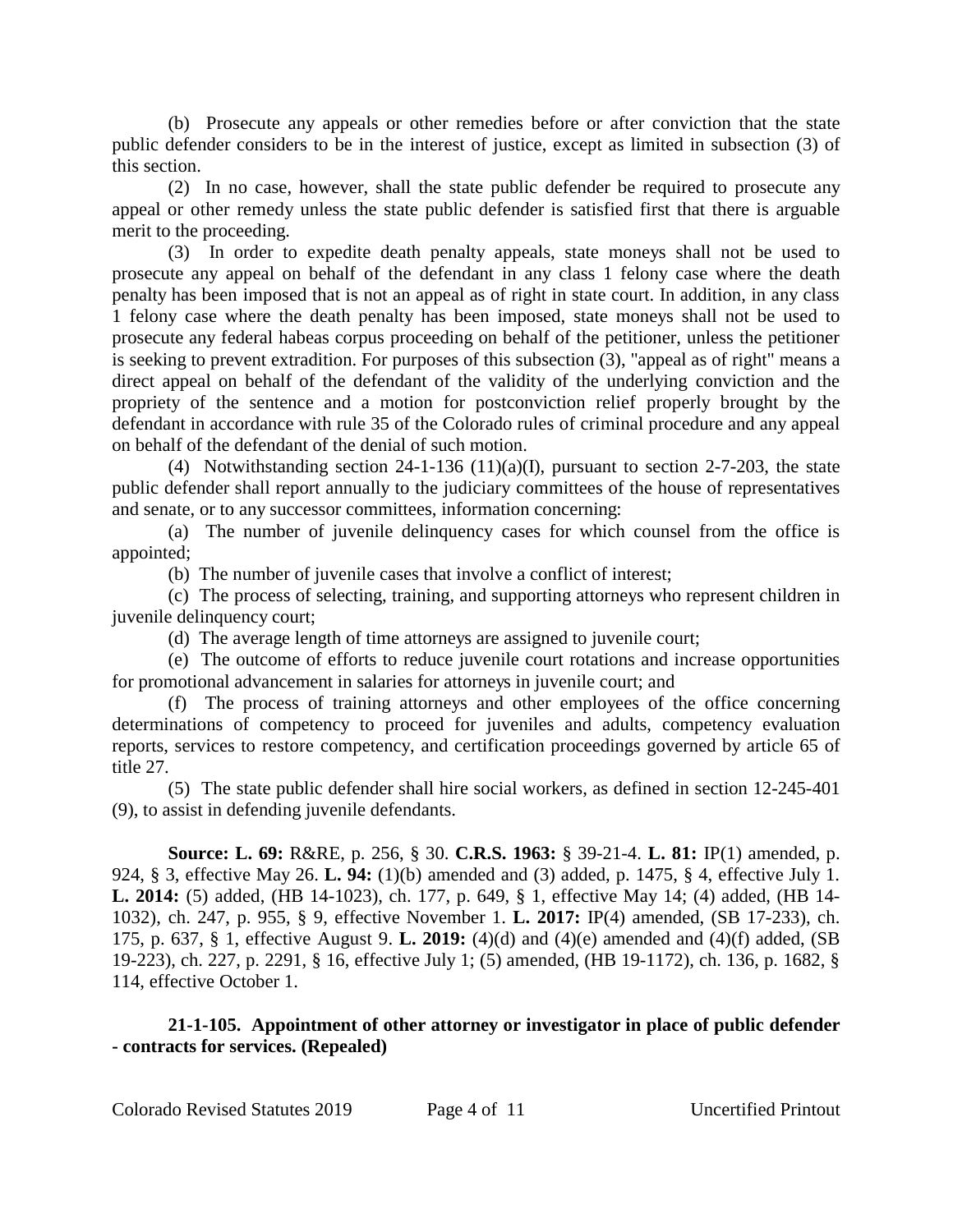**Source: L. 69:** R&RE, p. 256, § 30. **C.R.S. 1963:** § 39-21-5. **L. 95:** Entire section amended, p. 1407, § 1, effective July 1. **L. 96:** Entire section repealed, p. 1015, § 2, effective May 23.

**21-1-106. Recoupment of fees and costs.** In any case when a court determines that a defendant is able to repay all or part of the expense of state-supplied or court-appointed counsel or any ancillary expenses incurred in representing such defendant, the court shall assess such fees or costs against such defendant and shall notify the judicial district's collection investigator or the controller, who shall institute proceedings pursuant to section 24-30-202.4, C.R.S., as necessary to recover such fees or costs.

**Source: L. 81:** Entire section added, p. 1051, § 1, effective September 1. **L. 96:** Entire section amended, p. 1016, § 3, effective May 23.

#### **ARTICLE 2**

#### Alternate Defense Counsel

**21-2-101. Alternate defense counsel - policy - commission.** (1) The office of alternate defense counsel is hereby created and established as an agency of the judicial department of state government. The general assembly hereby declares that the alternate defense counsel shall provide legal representation in circumstances in which the state public defender has a conflict of interest in providing legal representation. The general assembly hereby declares that the alternate defense counsel at all times shall serve his or her clients independently of any political considerations or private interests, provide to indigent persons accused of crimes legal services that are commensurate with those available to nonindigents, and conduct the office in accordance with the Colorado rules of professional conduct and with the American bar association standards relating to the administration of criminal justice, the defense function.

(2) The Colorado supreme court shall appoint a nine-member alternate defense counsel commission, referred to in this article as the "commission". No more than five members of the commission shall be from the same political party. Six members of the commission shall be attorneys admitted to practice law in this state who have experience in the practice of criminal defense, and three members of the commission shall be citizens of Colorado not admitted to practice law in this state. There shall be one member from each of the congressional districts in the state. Members of the commission shall serve for terms of four years; except that, of the members first appointed, five shall serve for terms of two years. Vacancies on the commission shall be filled by the supreme court for the remainder of any unexpired term. In making appointments to the commission, the supreme court shall consider place of residence, sex, race, and ethnic background. No member of the commission shall be at any time a judge, prosecutor, public defender, or employee of a law enforcement agency. The supreme court shall establish procedures for the operation of the commission.

(3) The commission shall appoint, and may discharge for cause, a person to serve as alternate defense counsel who shall serve a term of five years and until a successor is appointed and qualified. Such person may be reappointed for one or more subsequent five-year terms. A vacancy in the office shall be filled by the commission for the remainder of the unexpired term.

Colorado Revised Statutes 2019 Page 5 of 11 Uncertified Printout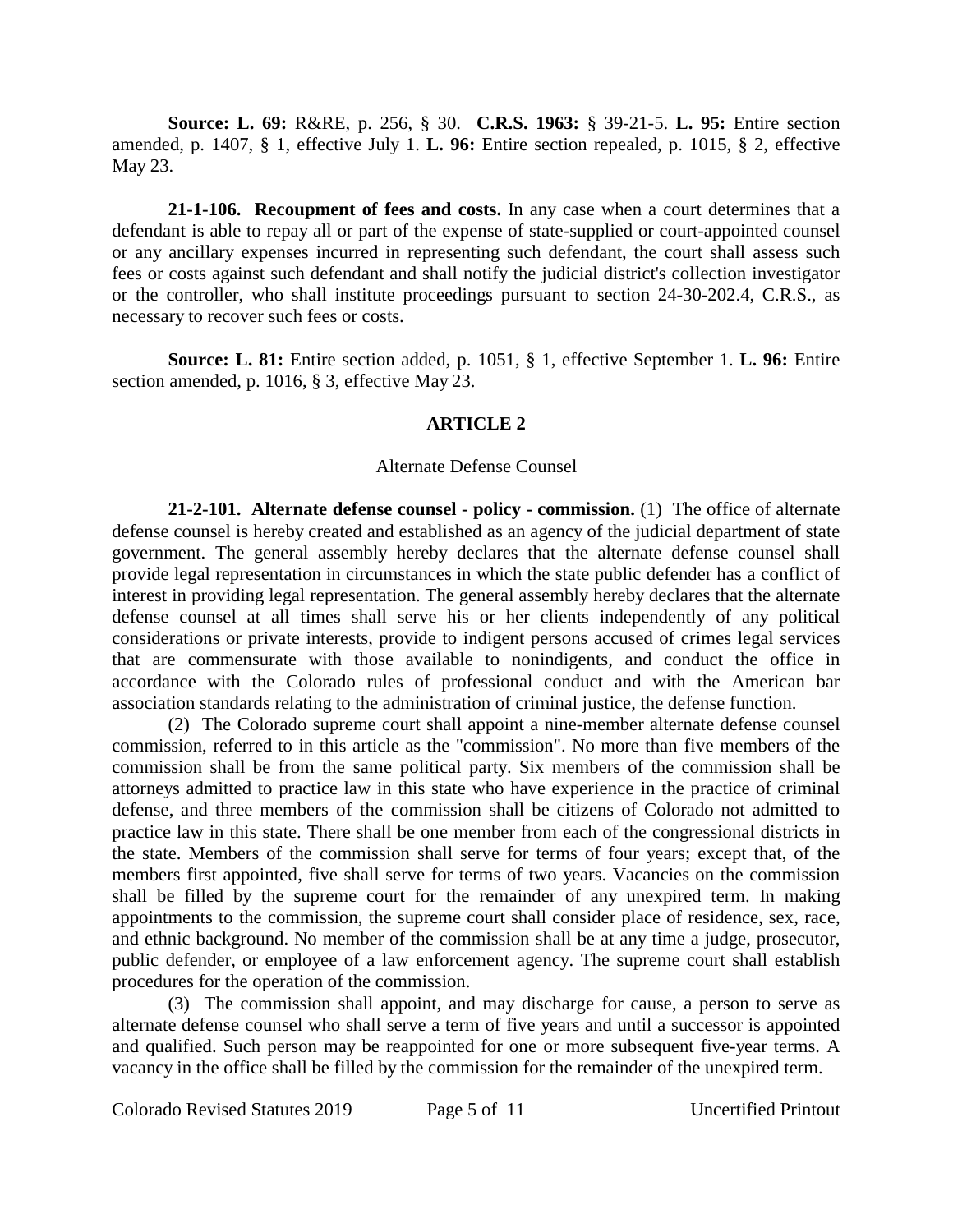(3.5) No later than September 30, 2007, the commission shall adopt written procedures governing the office of the alternate defense counsel, including but not limited to the hiring, evaluation, and termination of the alternate defense counsel; the resolution of contractual disputes involving the office of the alternate defense counsel; and the processing and resolution of complaints involving the office of the alternate defense counsel.

(4) The commission shall serve as an advisory board to the alternate defense counsel and shall meet at least annually. The commission shall advise the alternate defense counsel concerning the development and maintenance of competent and cost-effective representation.

(5) Members of the commission shall serve without compensation but shall be reimbursed for actual and reasonable expenses incurred in the performance of their duties.

(6) Any expenses incurred for the commission shall be paid from the general operating budget of the office of the alternate defense counsel.

**Source: L. 96:** Entire article added, p. 1012, § 1, effective May 23. **L. 2000:** (1) amended, p. 1479, § 1, effective August 2. **L. 2002:** (2) amended, p. 944, § 4, effective August 7. **L. 2007:** (2) amended and (3.5) added, p. 323, § 1, effective April 2.

**21-2-102. Alternate defense counsel - qualifications - employees.** (1) The alternate defense counsel shall have been licensed to practice law in this state for at least five years prior to appointment, and he or she shall devote full time to the performance of his or her duties and shall not engage in the private practice of law.

(2) The compensation of the alternate defense counsel shall be fixed by the general assembly and may not be reduced during the term of his or her appointment.

(3) The alternate defense counsel shall employ and fix the compensation of any other employees necessary to discharge the functions of the office of alternate defense counsel.

**Source: L. 96:** Entire article added, p 1013, § 1, effective May 23.

**21-2-103. Representation of indigent persons - definition.** (1) The office of alternate defense counsel shall provide legal representation in the following circumstances:

(a) In cases involving conflicts of interest for the state public defender as determined pursuant to subsection (1.5) of this section; and

(b) (Deleted by amendment, L. 2000, p. 1479, 2, effective August 2, 2000.)

(c) To indigent persons who are charged with municipal code violations for which there is a possible sentence of incarceration, as the alternate defense counsel in his or her discretion may determine, and as available resources allow. The office of alternate defense counsel shall provide such representation only pursuant to a contract between a requesting municipality and the office of alternate defense counsel. Any such contract must require the municipality to be financially responsible for all services rendered and expenses incurred by contractors to defend persons charged with such municipal code violations in the contracting municipality. The office of alternate defense counsel is not required to contract with any municipality unless the office of alternate defense counsel determines that the municipality has sufficient funding and personnel to administer and oversee the contracts for the provision of indigent defense services in that municipality.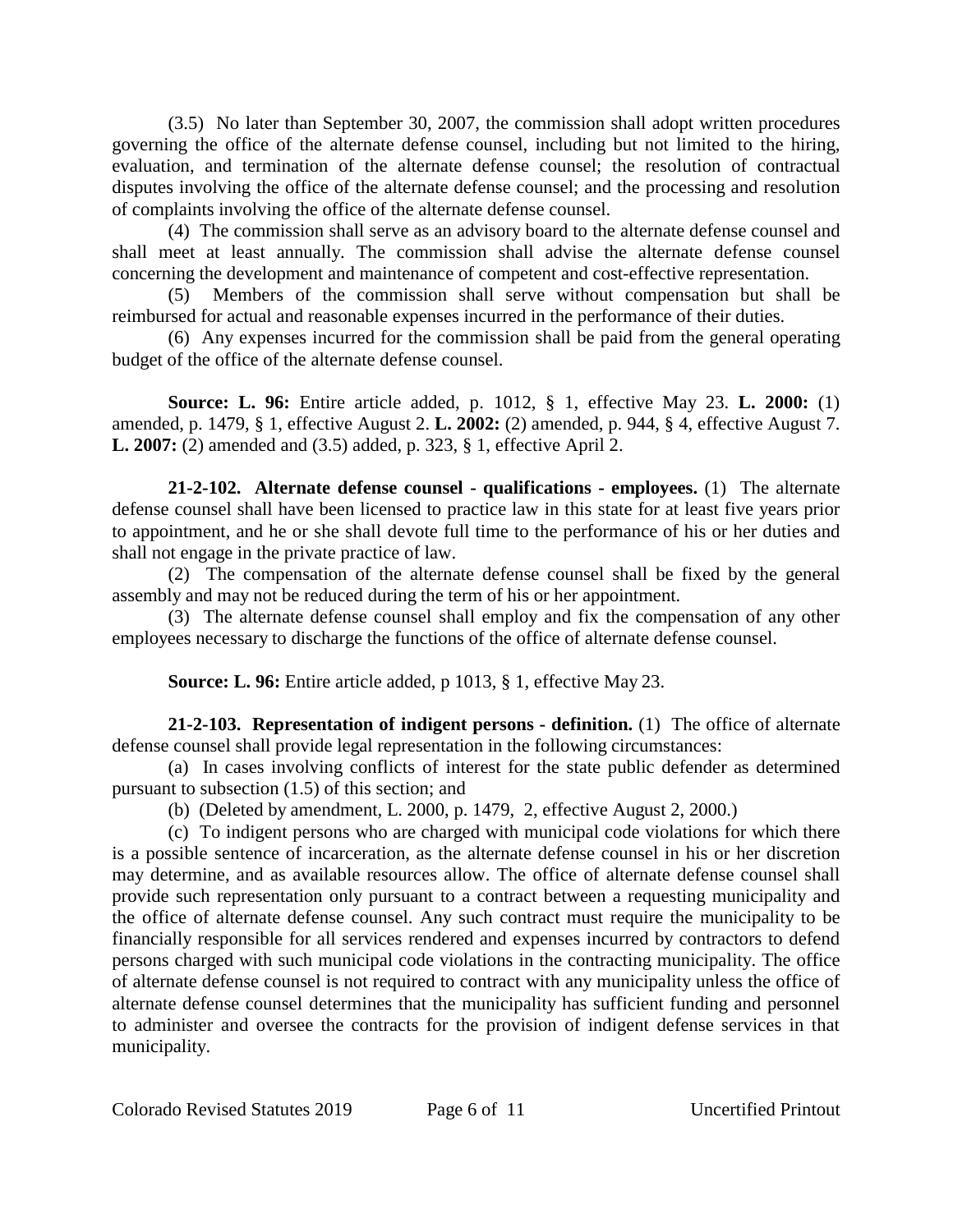(1.5) (a) To request withdrawal from a case due to a conflict of interest, the state public defender shall submit to the court having jurisdiction over the case a motion specifically describing the nature of the conflict of interest. If the state public defender determines that ethical obligations prevent a specific description of the nature of the conflict of interest, the state public defender shall cite any applicable legal authority for the determination, and the portion of the motion that specifically describes the nature of the conflict shall be sealed. In the event an issue arises later concerning whether an actual conflict existed, the sealed portion of the motion may be opened and examined by the original judge or by another judge if necessary to prevent the violation of an ethical obligation.

(b) Upon review of the motion, the court shall determine whether a conflict of interest exists that would require withdrawal of the state public defender and appointment of the alternate defense counsel.

(c) For purposes of this article, a "conflict of interest" may include, but need not be limited to, circumstances in which the state public defender represents a codefendant or a person who is a witness in the case or other circumstances identified in the Colorado rules of professional conduct or other rules of civil procedure as creating a conflict of interest. Case overload, lack of resources, and other similar circumstances shall not constitute a "conflict of interest".

(d) If the court allows withdrawal of the state public defender and appoints the alternate defense counsel and it is later determined that no genuine conflict of interest existed, the office of the state public defender shall reimburse the office of the alternate defense counsel for the cost of the representation.

(2) In cases involving conflicts of interest for the state public defender, the determination of indigency shall be made by the state public defender in accordance with section 21-1-103.

(3) (Deleted by amendment, L. 2000, p. 1479, § 2, effective August 2, 2000.)

(4) The office of alternate defense counsel shall provide legal representation for indigent persons by contracting with licensed attorneys and investigators pursuant to section 21-2-105.

(5) The office of alternate defense counsel may, but is not required to, evaluate the performance of attorneys providing indigent defense in municipal courts at the request of any municipality, as described in section  $13-10-114.5$  (3)(c)(II). The office of alternate defense counsel shall not perform any such evaluations without sufficient funding for personnel to perform such evaluations.

**Source: L. 96:** Entire article added, p. 1014, § 1, effective May 23. **L. 99:** (1)(a) and (2) amended and (1.5) added, p. 874, § 1, effective August 4. **L. 2000:** (1)(b), (3), and (4) amended, p. 1479, § 2, effective August 2 **L. 2018:** (1) amended and (5) added, (SB 18-203), ch. 354, p. 2112, § 2, effective August 8.

**21-2-104. Duties of alternate defense counsel and contract attorneys - report.** (1) When representing an indigent person, the attorney under contract with the office of alternate defense counsel shall:

(a) Counsel and defend such person, whether he or she is held in custody, filed on as a delinquent, or charged with a felony offense, at every stage of the proceedings following arrest, detention, or service of process; and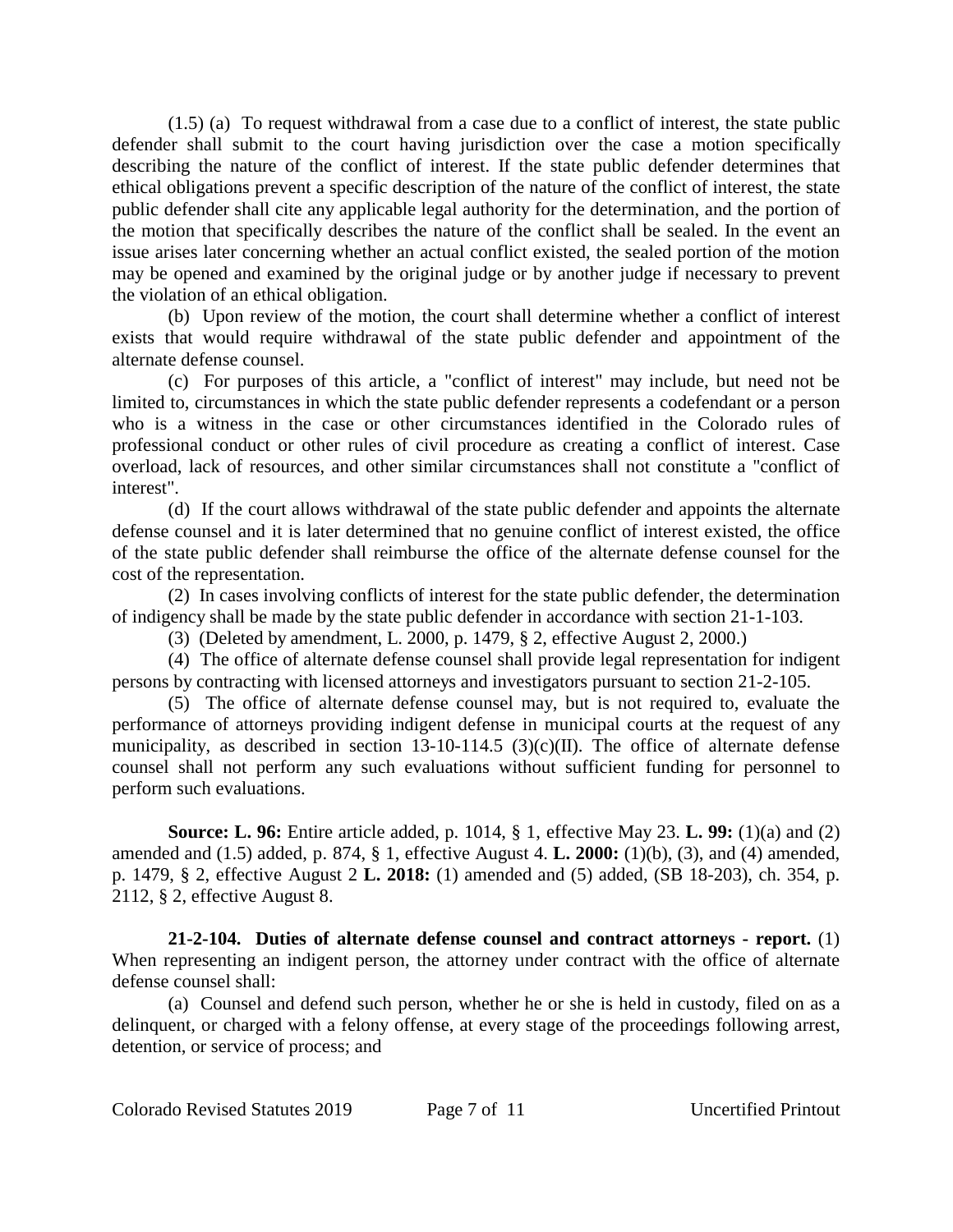(b) Prosecute any appeals or other remedies before or after conviction that the alternate defense counsel or the contract attorney considers to be in the interest of justice.

(2) In no case shall the alternate defense counsel or a contract attorney be required to prosecute any appeal or other remedy unless the alternate defense counsel or contract attorney is satisfied that there is arguable merit to the proceeding.

(3) Notwithstanding section 24-1-136 (11)(a)(I), pursuant to section 2-7-203, the office of alternate defense counsel shall report annually to the judiciary committees of the house of representatives and senate, or to any successor committees, information concerning:

(a) The number of juvenile delinquency cases for which counsel from the office is appointed;

(b) The number of juvenile cases that involve a conflict of interest;

(c) The process of selecting, training, and supporting attorneys who represent children in juvenile delinquency court;

(d) The average length of time attorneys are assigned to juvenile court;

(e) The outcome of efforts to reduce juvenile court rotations and increase opportunities for promotional advancement in salaries for attorneys in juvenile court; and

(f) The process of training employees and contractors concerning determinations of competency to proceed for juveniles and adults, competency evaluation reports, services to restore competency, and certification proceedings governed by article 65 of title 27.

**Source: L. 96:** Entire article added, p. 1014, § 1, effective May 23. **L. 2000:** IP(1) amended, p. 1480, § 3, effective August 2. **L. 2014:** (3) added, (HB 14-1032), ch. 247, p. 955, § 10, effective November 1. **L. 2019:** IP(3), (3)(d), and (3)(e) amended and (3)(f) added, (SB 19- 223), ch. 227, p. 2292, § 17, effective July 1.

**21-2-105. Contracts with attorneys and investigators.** (1) On and after January 1, 1997, the alternate defense counsel shall contract, where feasible, without prior approval of the court, for the provision of attorney services for cases described in section 21-2-103 (1). To provide for adequate legal representation of indigent persons, the office of alternate defense counsel may contract, where feasible, without prior approval of the court, for the provision of investigative services for cases described in section 21-1-103 (1). The office of alternate defense counsel shall establish, where feasible, a list of approved contract attorneys to serve as counsel and a list of approved investigators to provide investigative services in such cases. As a condition of placement on the approved list, the contracting attorney or investigator shall agree to provide services based on the terms to be established in a contract, at either a fixed fee or the hourly rate for reimbursement set by the supreme court. Terms of the contract shall be negotiated between the alternate defense counsel and the contract attorney or investigator. Contracts made with an attorney shall specify that the services shall be provided subject to the Colorado rules of professional conduct.

(2) Contracts made pursuant to this section shall provide for reasonable compensation and reimbursement for expenses necessarily incurred, to be fixed and paid from state funds appropriated therefor. The office of alternate defense counsel shall review the bills submitted for reimbursement by any contract attorney or investigator and may approve or deny the payment of such bills in whole or in part based on the terms set forth in the contract negotiated between the alternate defense counsel and the contract attorney or investigator.

Colorado Revised Statutes 2019 Page 8 of 11 Uncertified Printout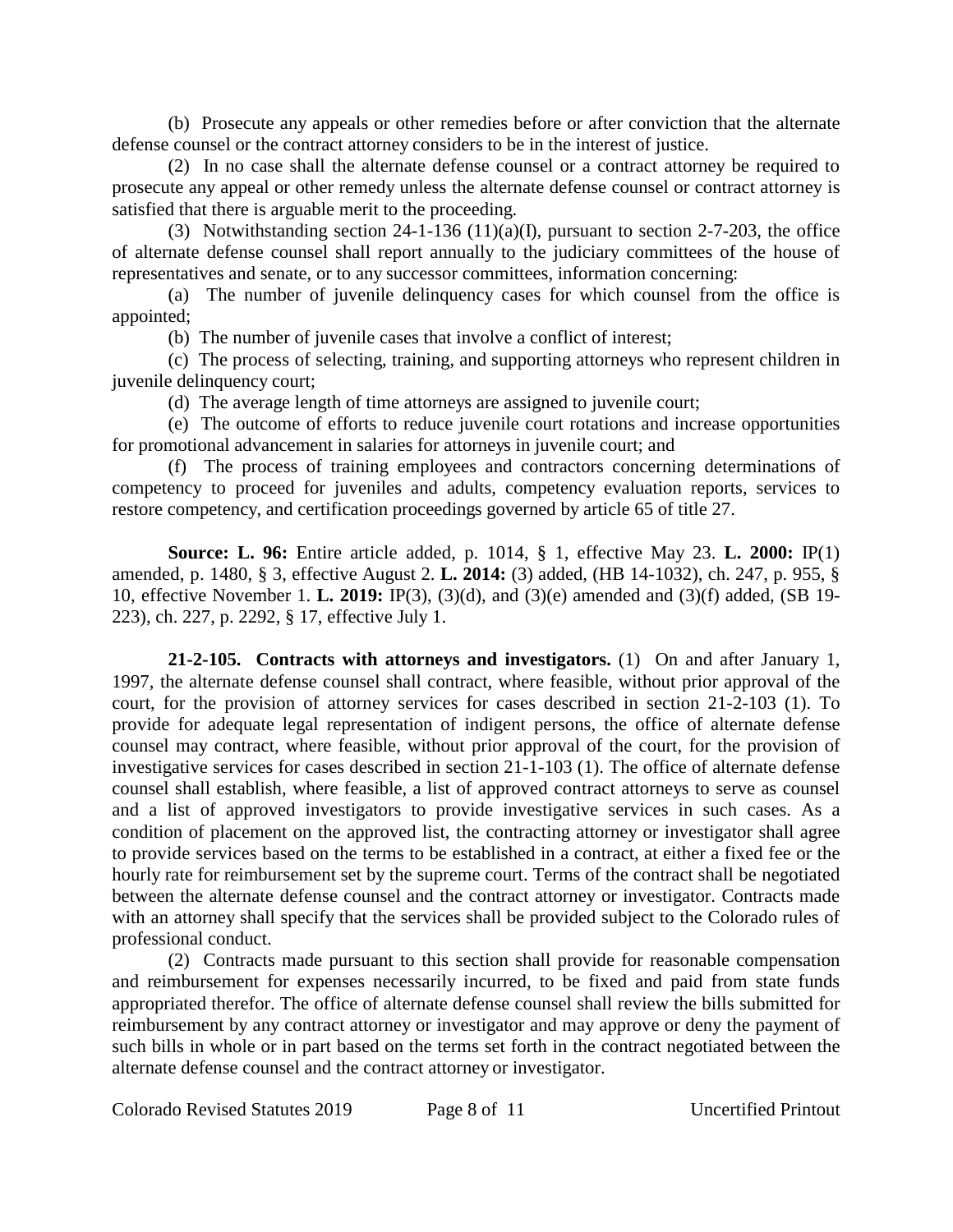**Source: L. 96:** Entire article added, p. 1015, § 1, effective May 23. **L. 2000:** (1) amended, p. 1480, § 4, effective August 2.

**21-2-106. Recoupment of fees and costs.** In any case when a court determines that a defendant is able to repay all or part of the expense of state-supplied or court-appointed counsel or any ancillary expenses incurred in representing such defendant, the court shall assess such fees or costs against such defendant and shall notify the judicial district's collection investigator or the controller, who shall institute proceedings pursuant to section 24-30-202.4, C.R.S., as necessary to recover such fees or costs.

**Source: L. 96:** Entire article added, p. 1015, § 1, effective May 23.

**21-2-107. Complaints against contracted attorneys - procedure.** (1) If a person files a claim for damages arising from professional negligence as a result of an act or omission committed by an attorney during the performance of the attorney's duties pursuant to a contract with the office of alternate defense counsel pursuant to section 21-2-105:

(a) The complainant shall file with the court a certificate of review in accordance with the provisions of part 6 of article 20 of title 13, C.R.S.;

(b) The attorney shall not be required to file an answer to the complaint until twenty days after the complainant files the accompanying certificate of review; and

(c) The office of the attorney general shall represent the attorney from the time of service of the complaint until the certificate of review is filed; except that, if the office of alternate defense counsel determines that the act or omission that is the basis of the claim did not occur during the performance of the attorney's duties pursuant to a contract with the office of alternate defense counsel pursuant to section 21-2-105:

(I) The office of alternate defense counsel shall notify the attorney and the office of the attorney general of said determination; and

(II) The office of the attorney general shall not represent the attorney.

(2) Upon the timely filing of a certificate of review as required in subsection (1) of this section, the court shall:

(a) Allow the office of the attorney general to withdraw from representation of the attorney; and

(b) If requested, allow the attorney to substitute new counsel to represent him or her.

(3) If the office of the attorney general represents an attorney pursuant to paragraph (c) of subsection (1) of this section and the court determines that the act or omission that is the basis of the claim did not occur during the performance of the attorney's duties pursuant to a contract with the office of alternate defense counsel pursuant to section 21-2-105, the office of the attorney general may request, and in response to such a request the court shall order, the attorney to reimburse the office of the attorney general for reasonable costs and reasonable attorney fees incurred by the office of the attorney general during the course of the representation.

(4) If a person files a claim for damages that arise from professional negligence as a result of an act or omission committed by an attorney during the performance of the attorney's duties pursuant to a contract with the office of alternate defense counsel pursuant to section 21- 2-105 and the attorney's contract for insurance with his or her malpractice insurance carrier requires the attorney to notify the insurance carrier upon the filing of a claim against the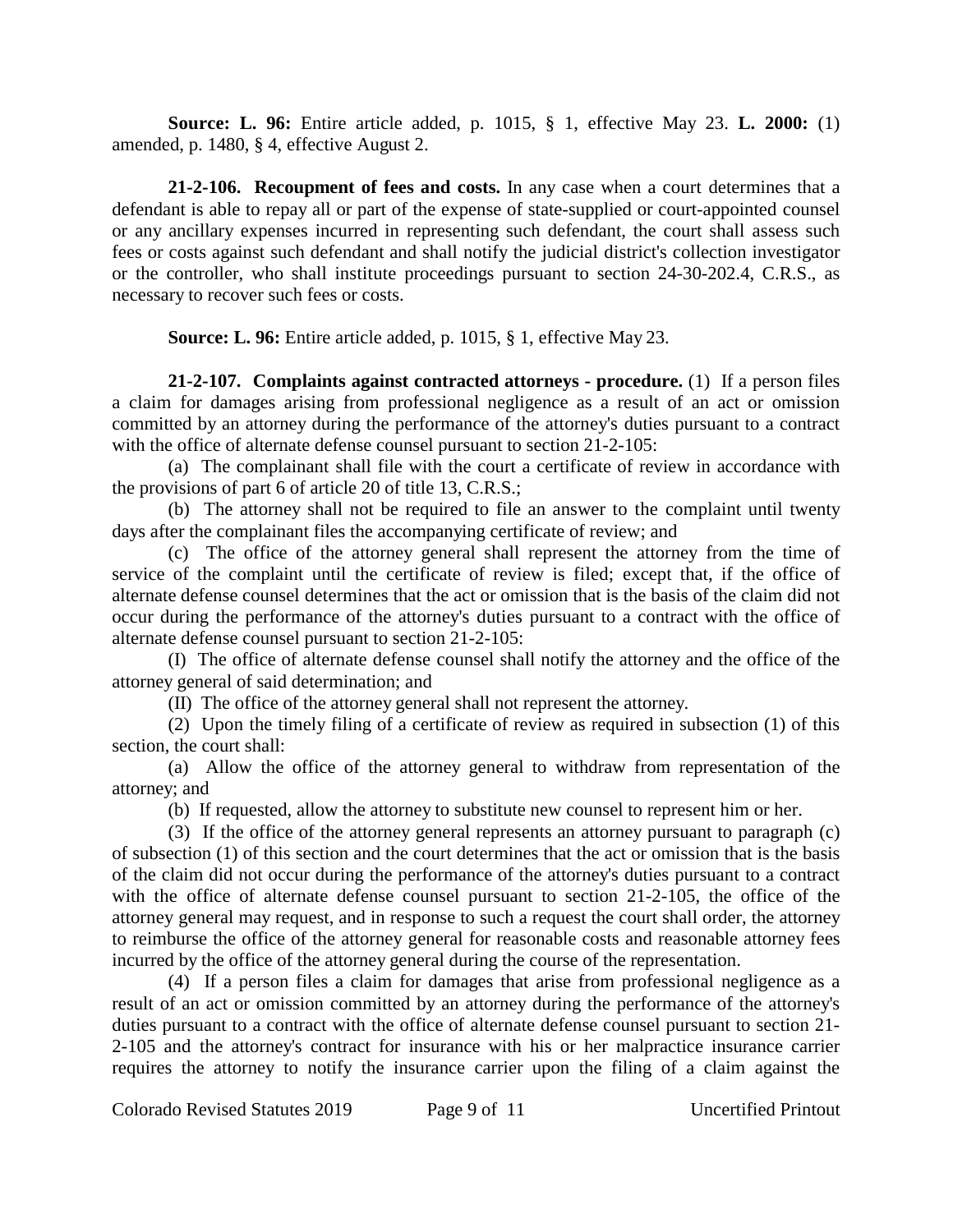attorney, the insurance carrier may not consider the claim in determining the amount of the attorney's future malpractice insurance premiums unless a certificate of review is timely filed pursuant to paragraph (a) of subsection (1) of this section.

**Source: L. 2010:** Entire section added, (SB 10-063), ch. 99, p. 339, § 1, effective August 11.

**21-2-108. Conflict-free defense for indigent persons in municipal courts - fund created.** (1) For the purposes of section 21-2-103 (1)(c) and (5), any municipality that wants to utilize the services of the office of alternate defense counsel may request such services as provided in this section.

(2) A municipality that wants to utilize the services of the office of alternate defense counsel to evaluate the provision of defense counsel to indigent defendants as described in section 13-10-114.5 (3)(c)( $\Pi$ )(A) during the next calendar year shall request such services on or before September 1, 2018, and on or before September 1 each year thereafter.

(3) On or before May 1, 2019, and on or before May 1 each year thereafter, the office of alternate defense counsel shall inform each municipality that requested the evaluation services of the office pursuant to subsection (2) of this section whether the office has sufficient funding to provide the services and whether the office can commit to providing such services during the next calendar year.

(4) On or before January 1, 2020, and on or before January 1 each year thereafter, the office of alternate defense counsel shall begin evaluating the provision of defense counsel to indigent defendants in each municipality to which the office committed such services pursuant to subsection (3) of this section.

(5) A municipality that wants to utilize the office of alternate defense counsel to provide a list of approved attorneys to be used for indigent defense during the next calendar year shall request such services on or before September 1, 2020, or on or before September 1 each year thereafter.

(6) On or before May 1, 2021, and on or before May 1 each year thereafter, the office of alternate defense counsel shall inform each municipality that requested the legal defense services of the office pursuant to subsection (5) of this section whether the office has sufficient funding to provide the services and whether the office can commit to providing such services during the next calendar year.

(7) On or before January 1, 2022, and on or before January 1 each year thereafter, the office of alternate defense counsel shall provide a list of approved indigent defense counsel to each municipality to which the office committed such services pursuant to subsection (6) of this section.

(8) There is created in the state treasury the conflict-free municipal defense fund, referred to in this subsection (8) as the "fund", which consists of any money collected from municipalities and credited to the fund and any other money that the general assembly may appropriate or transfer to the fund. Money in the fund is continuously appropriated to the office of alternate defense counsel for the purposes described in this section. The state treasurer shall credit all interest derived from the deposit and investment of money in the fund to the fund. Any money not appropriated by the general assembly must remain in the fund and shall not be transferred or revert to the general fund at the end of any fiscal year.

Colorado Revised Statutes 2019 Page 10 of 11 Uncertified Printout